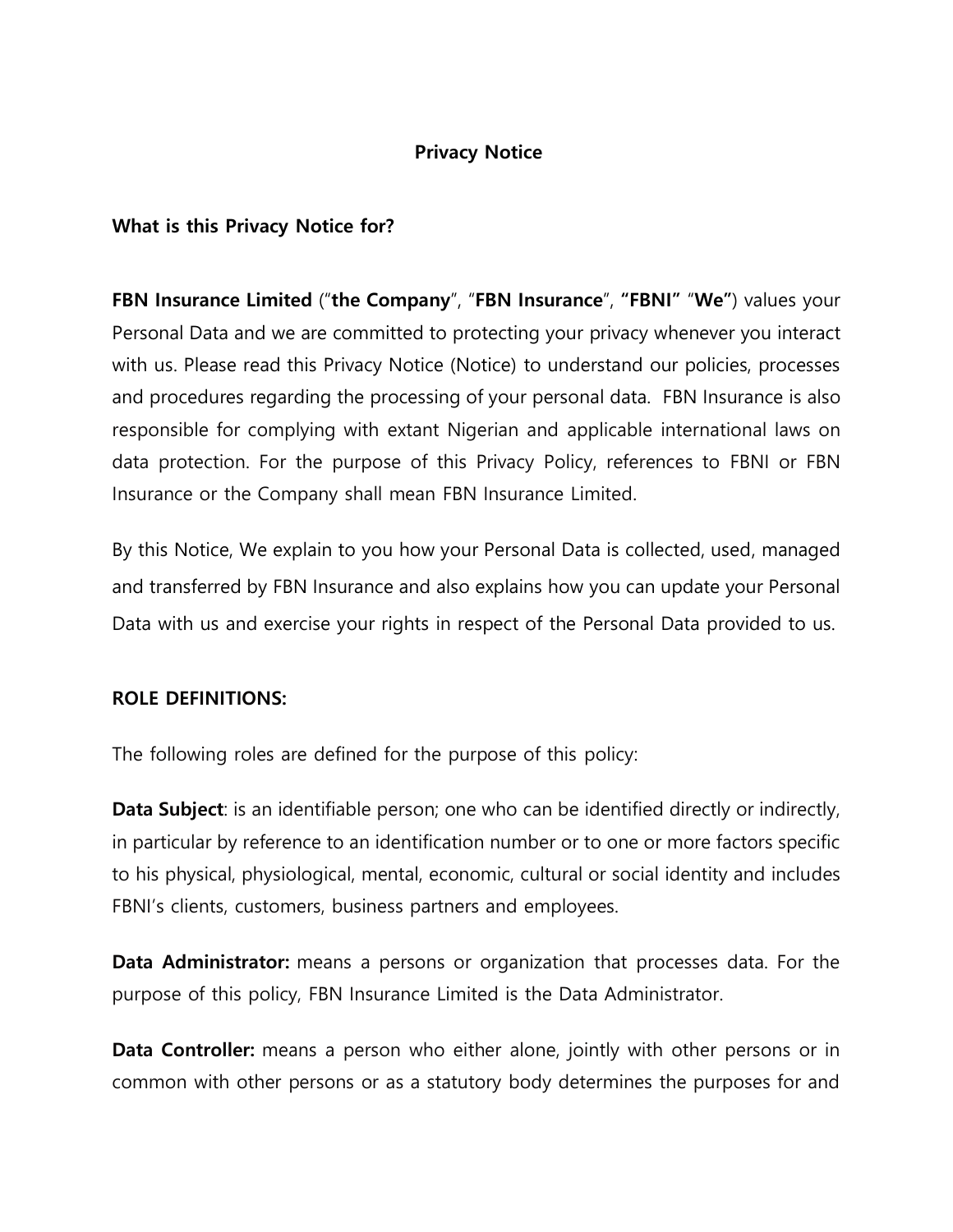the manner in which personal data is processed or is to be processed. For the purpose of this policy, the Managing Director is the Data Controller or whoever he so delegates.

**Data Protection Officer:** is appointed by the data controller to ensure that the strategy and implementation of data protection requirements are in compliance with the data protection policy and the relevant extant laws. For the purpose of this policy, the data protection officer is defined as the Chief Compliance Officer of FBN Insurance.

Responsibilities of the Data Administrator, Data Controller and Data Protection Officer are clearly outlined in the Nigeria Data Protection Regulation (2019).

## **Methods of collecting private information**

We collect Personal Data that you give to us for example, when completing proposals forms or on our mobile apps, request for further information about our product, fill a form, apply for a job.

We may also automatically collect some technical information when you visit our website such as your IP address, and information about your visit, such as the pages that you viewed. This information helps us understand customer interests and helps us improve our website. When you visit our site, the pages that you look at, and a short text file called a cookie, are downloaded to your computer. By visiting and using our website, you agree to our use of cookies in line with

**FBN Insurance's** policies. Generally, FBNI collects data through the following ways:

- 1. In most cases, FBNI receives personal data directly from the data subject or from third parties such as its corporate clients.
- 2. The following shall comprise the method of collection of personal information:
	- 1. Direct collection:
		- 1. Know Your Customer (KYC) forms
		- 2. Claim forms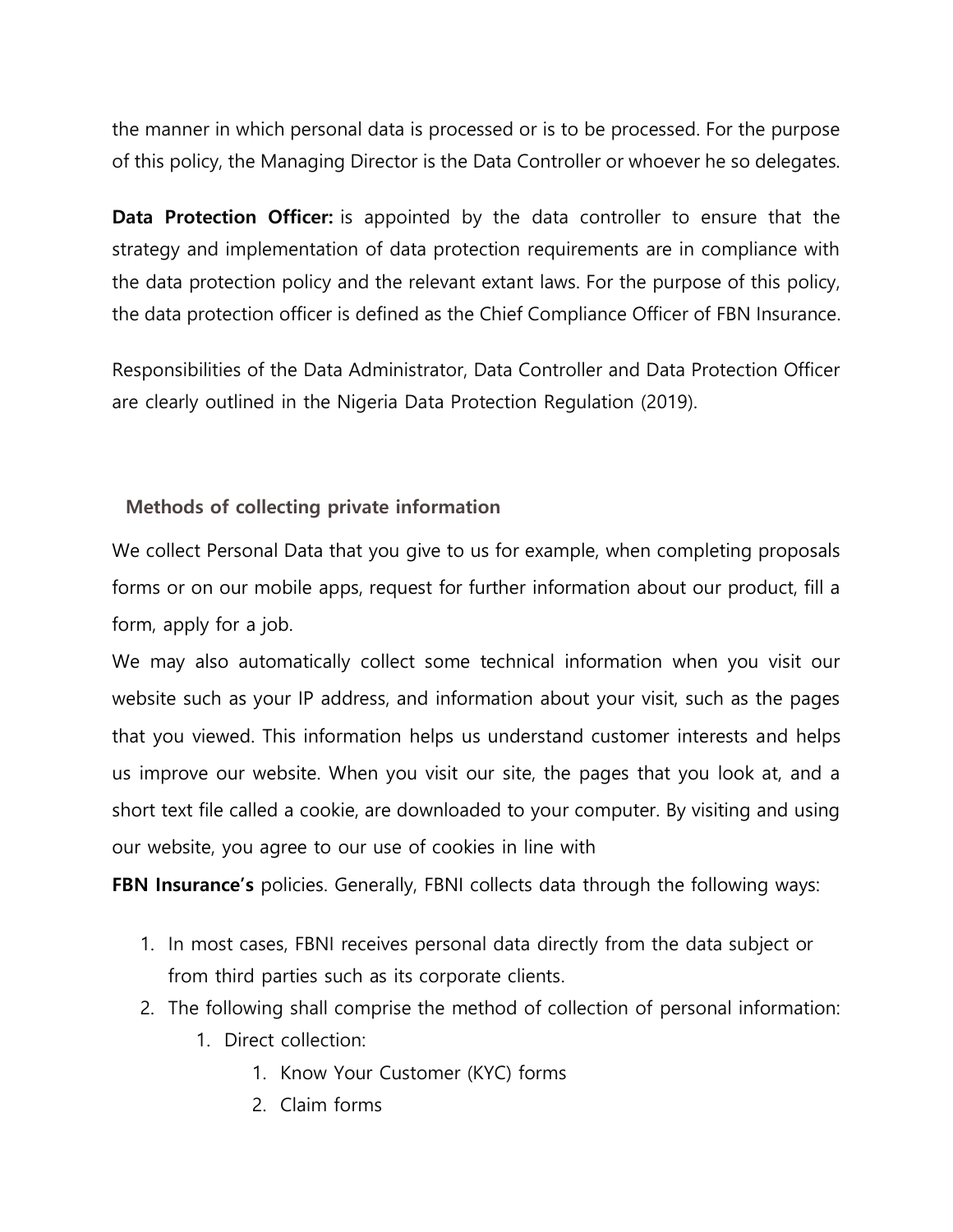- 3. Forums and feedback forms
- 4. Enquiry and Quote forms
- 5. Recorded telephone conversations
- 6. Digital touch points
- 7. Electronics means (emails and apps)
- 8. Employee engagement personal data forms (inclusive of medical report)
- 2. Third parties data collection source:
	- 1. Individuals or employers with policies with FBNI under which a data subject is insured i.e. a named individual within a group life insurance policy.
	- 2. Credit reference agencies including credit ratings.
	- 3. Family members in the event of incapacitation or death of the insured for purpose of claims payment
	- 4. Medical professionals and hospitals
	- 5. Aggregators
	- 6. Loss adjusters, claim assessors, etc.

Provided that in the case of data obtained from third parry source, a copy of the data subject's consent given to the third party to transfer the data to FBNI shall suffice for the company's use and processing.

# **Who do we share your Personal Data with and why?**

# 1. **Disclosure to Employees**

- 1. FBNI's employees have access to and process personal data based upon a "need to know" basis in order to do their job. FBNI regularly check who has access to its systems and data.
- 2. **Disclosures to Third Parties**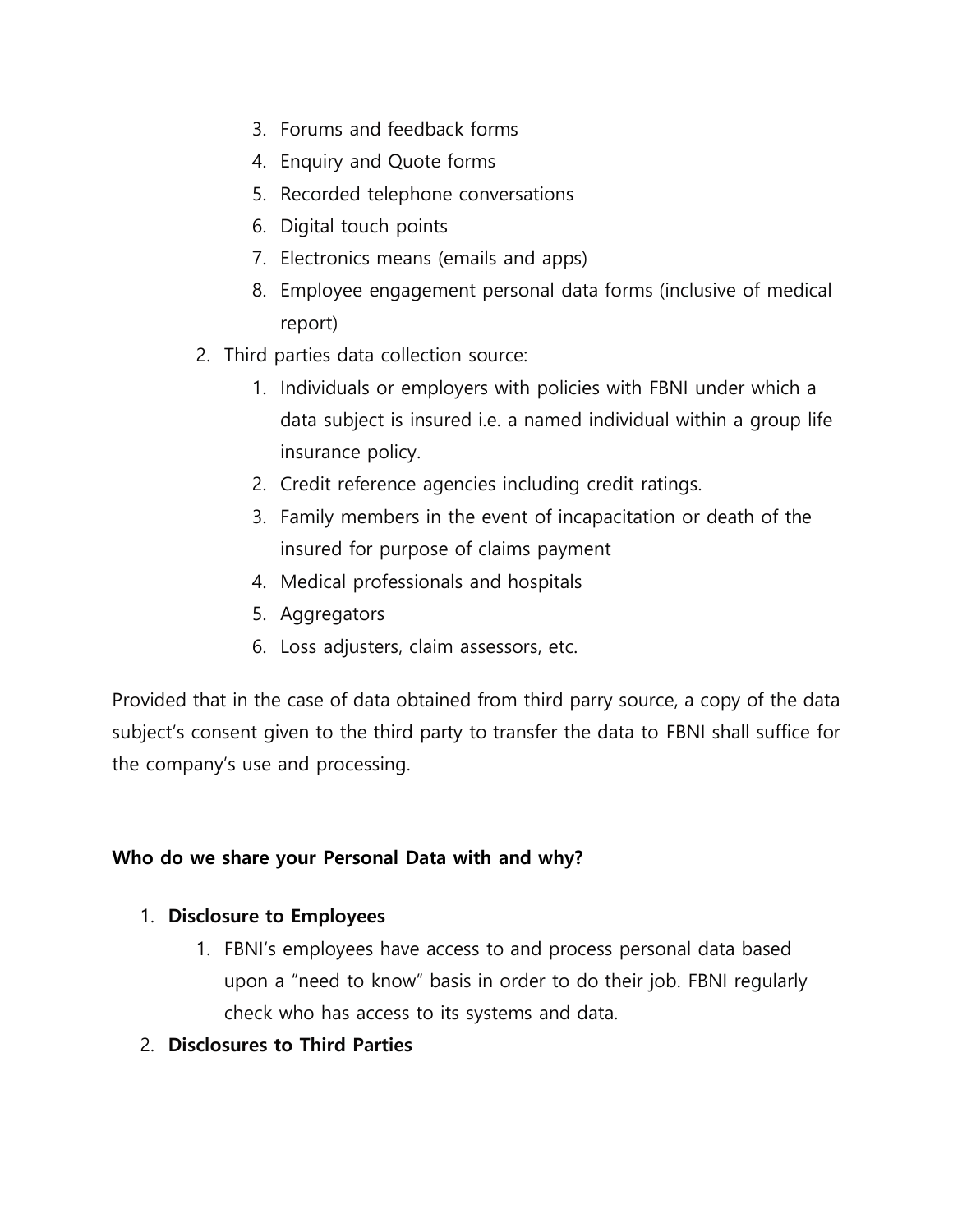- 1. FBNI may disclose data subject's personal data to these categories of third parties:
	- 1. FBNI's service providers and agents e.g. IT companies who support FBNI's technology, marketing agencies, research specialists, document management providers and tax advisers.
	- 2. FBNI's professional advisers: auditors; reinsurers; actuaries; medical agencies; technical partners and legal advisers.
	- 3. Client who provide FBNI with data subject's personal data.
	- 4. Persons legally authorized to act on behalf of FBVNI e.g. Lawyer, Insurance Broker, Financial Advisors, etc.
	- 5. Individuals nominated and authorized by the data subject to engage FBNI on his/her behalf.
	- 6. Disclosure to Credit referencing organization to obtain information which may be used by FBNI to determine its risk selection, pricing and underwriting decisions.
	- 7. Fraud detection agencies and other parties who maintain fraud detection registers.
	- 8. Customer relationship management
	- 9. Independent Customer satisfaction survey providers.
	- 10. Financial organizations and advisers.
	- 11. Government and its agencies.
	- 12. Emergency assistance Companies.
	- 13. Credit reference agencies.
	- 14. Selected third parties in connection with the sale, transfer or disposal of the business or in connection with employee assessment, academic records verification and employee wellbeing survey.

The above disclosures to the third party shall be made only to the extent necessary for the specific purpose for which the data is provided and the third party shall be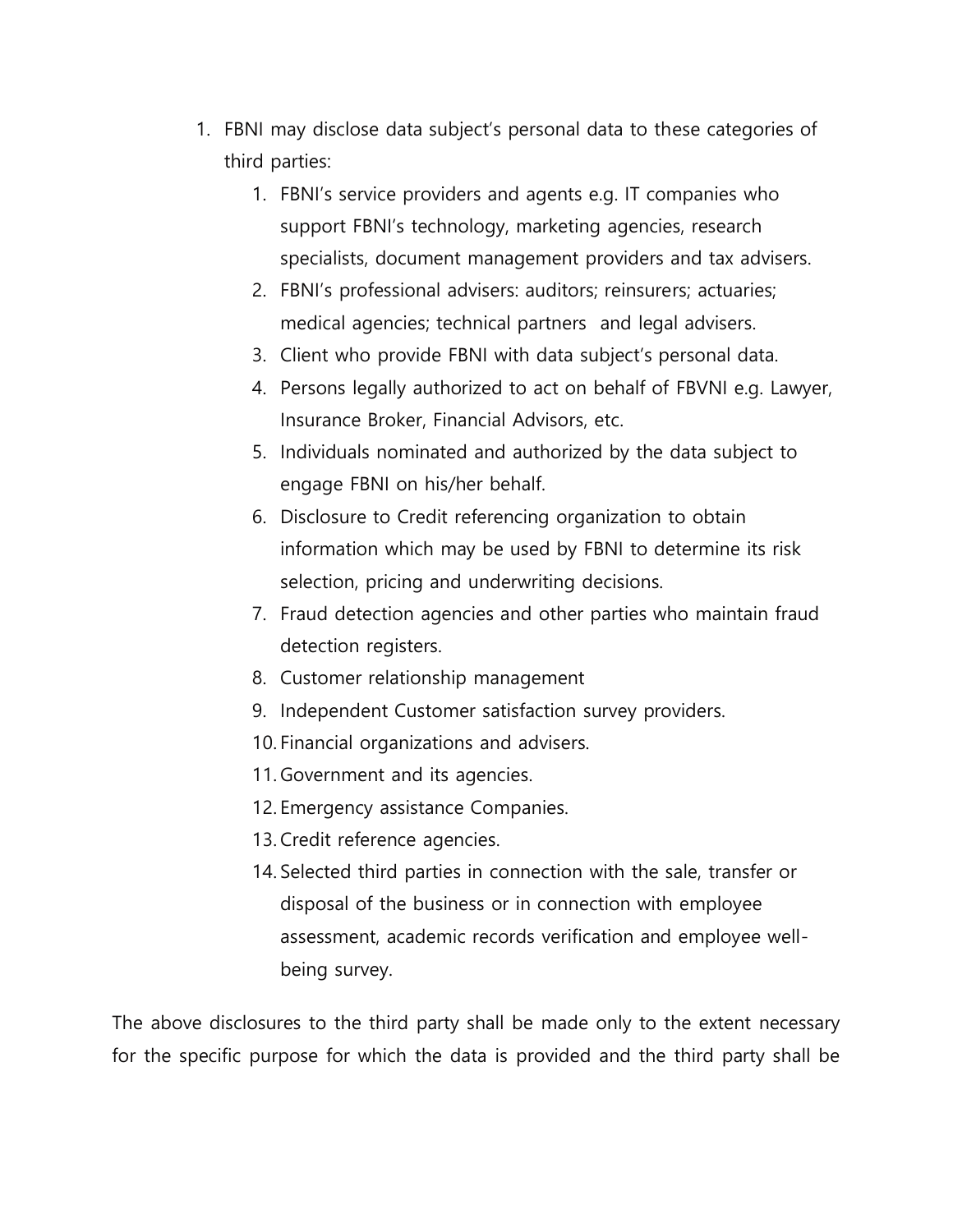informed of the confidential nature of such information and shall be directed to keep the data subject's information strictly confidential.

### **Lawful Processing of Personal Data**

- 1. FBNI only processes personal data for legitimate business purposes and when a legal ground as set out in data protection regulation.
	- 1. There are a number of legal grounds that may apply and the following ones most likely to be relevant to the data subject:
		- 1. FBNI may process the personal data of the data subject when FBNI obtains the data subject's consent or when FBNI's client obtains consent from the data subject.
		- 2. Where the data subject has a contract with FBNI, the personal data of the data subject may be processed when it is necessary in order to enter into or perform a contract.
		- 3. Where FBNI has a legal obligation to perform such processing, such as where FBNI shares information with its regulators, law enforcement agencies or court.
		- 4. In order to protect the vital interests of the data subject or of another natural person.
		- 5. In order to process the data subject's medical and other sensitive personal data when it is necessary to do so in connection with an insurance product.
		- 6. Where FBNI is required to do so by law or regulatory bodies such as where a court order exists to such effect or there is a statutory obligation to do so.
		- 7. Where it is necessary to facilitate prevention and/or detection investigation of criminal action (including fraud) or is otherwise in the overriding public interest.
		- 8. Where exemptions under the Data Privacy law allows FBNI to disclose such information.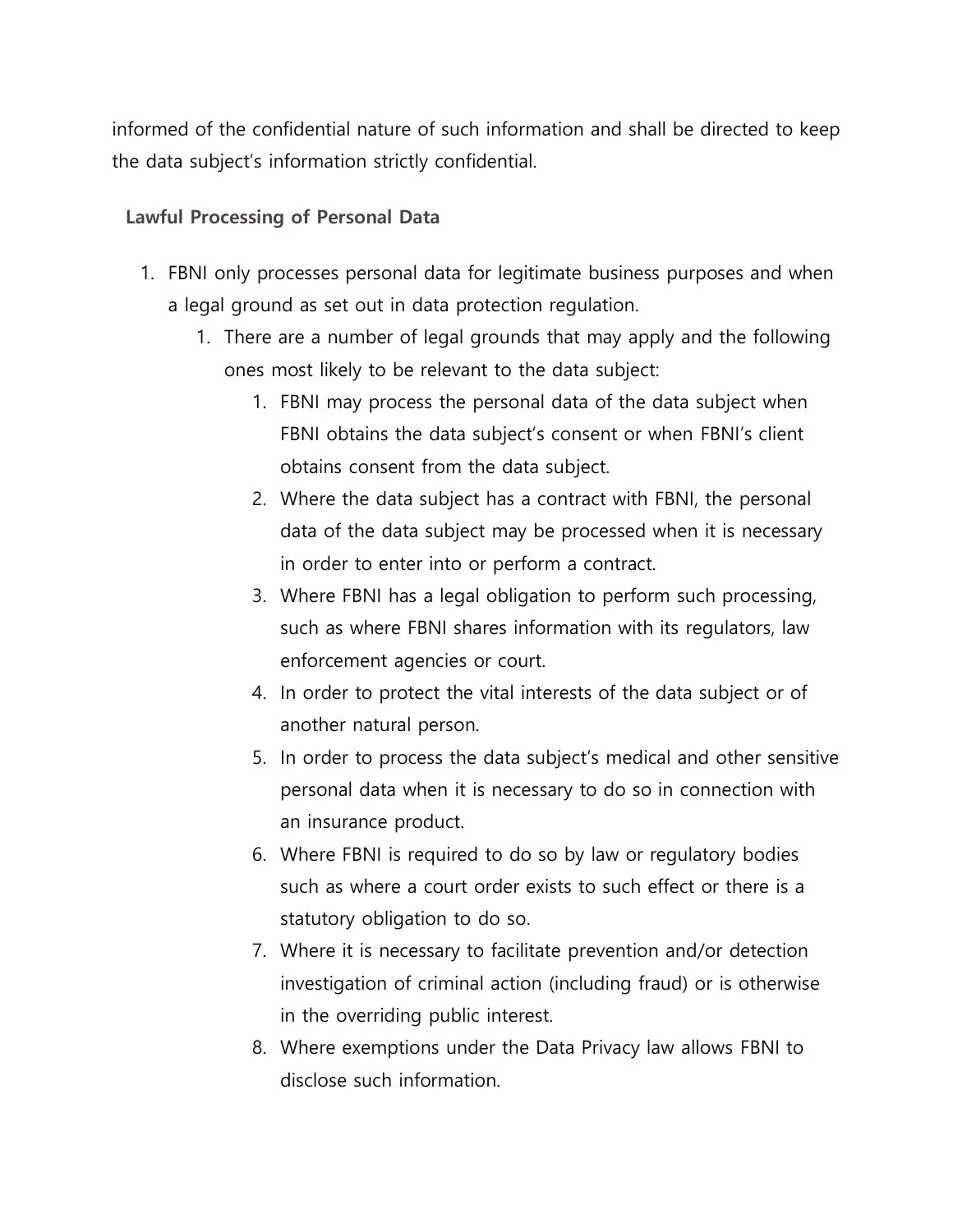- 9. Where processing is necessary for the performance of a task carried out in the public interest or in the exercise of public mandate vested in FBNI.
- 2. Another legal ground for processing personal data is when FBNI has a legitimate interest in so doing and can demonstrate that the interests are not outweighed by the data subject's rights or interests. Where FBNI relies on legitimate interests grounds for processing, FBNI will make sure it processes only the minimum amount of data necessary and for the minimum amount of time necessary to achieve its objectives which includes:
	- 1. To enable FBNI develop new products and services and make sure its offerings are fair;
	- 2. To enable FBNI identify whether its products or services are operating effectively;
	- 3. To enable FBNI ascertain that its clients and policy holders are treated fairly.

## **What Purpose do We use your Personal Data?**

We may process your Personal Data to communicate with you (including sending marketing or promotional materials to you), provide you with further information about our products and how we can serve you better, respond to your purchase orders or requests, process your application for employment with FBN Insurance or to fulfil our contractual obligations with you. We may also process your Personal Data to comply with provisions of applicable laws.

#### **What Constitutes your Consent?**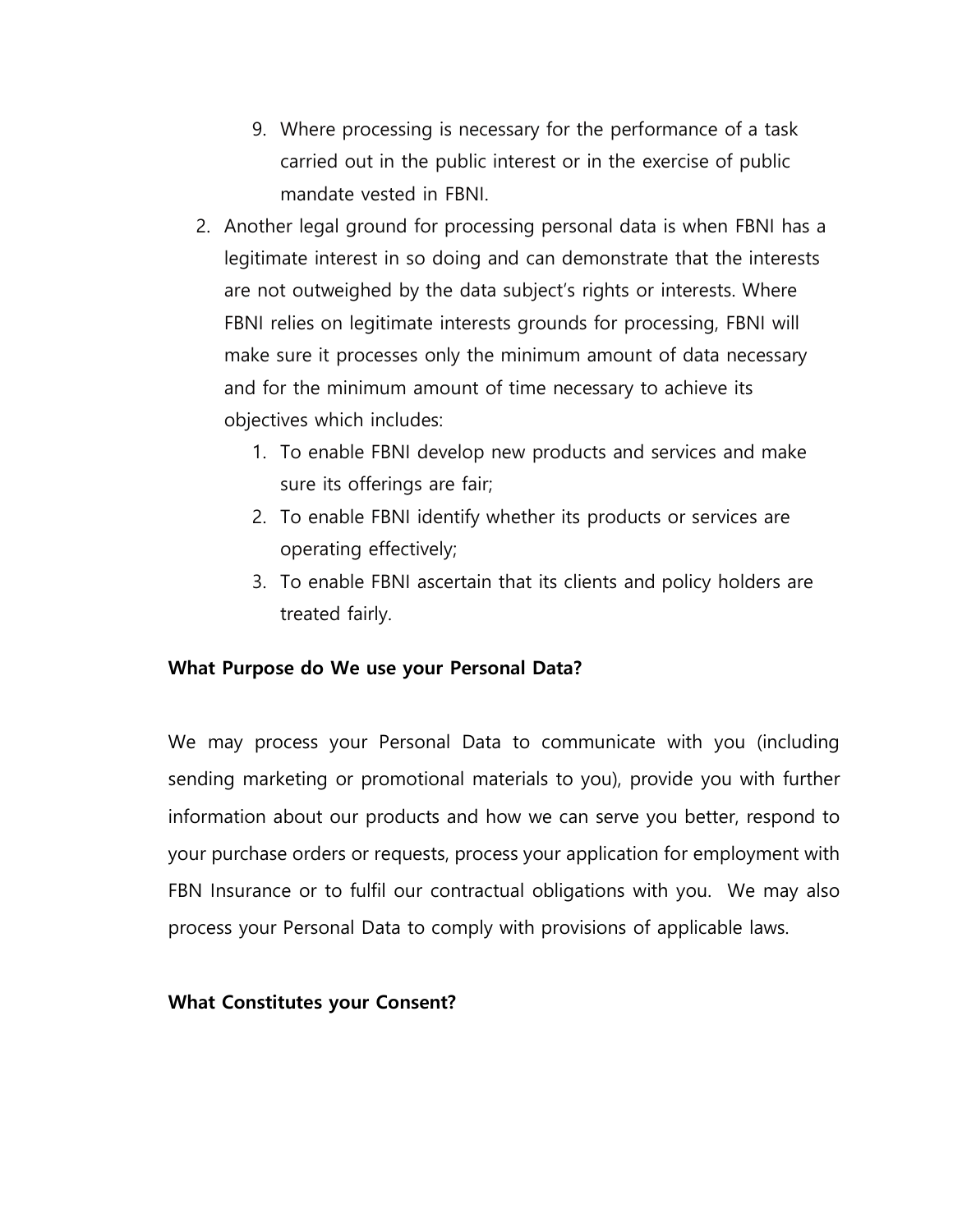Where processing of Personal Data is based on consent, We shall obtain the requisite consent at the time of collection of the Personal Data. In this regard, you consent to the processing of your Personal Data when you access our platforms, or use our services, content, features, technologies or functions offered on our website or other digital platforms. You can withdraw your consent at any time but such withdrawal will not affect the lawfulness of processing based on consent given before its withdrawal.

#### **Security and Retention of your Personal Data**

Your Personal Data is kept private and We make every effort to keep your Personal Data secure, including restricting access to your Personal Data with us on a need to know basis. We require our staff and any third parties who carry out any work on our behalf to comply with appropriate security standards to protect your Personal Data.

We take appropriate measures to ensure that your Personal Data is only processed for the minimum period necessary in line with the purposes set out in this Notice or as required by applicable laws, until a time it is no longer required or has no use. Once your Personal Data is no longer required, it is destroyed in a safe and secure manner.

#### **Your Rights**

FBN Insurance collects Personal Data only for the purposes identified in this Policy and such information cannot be reused for another purpose that is incompatible with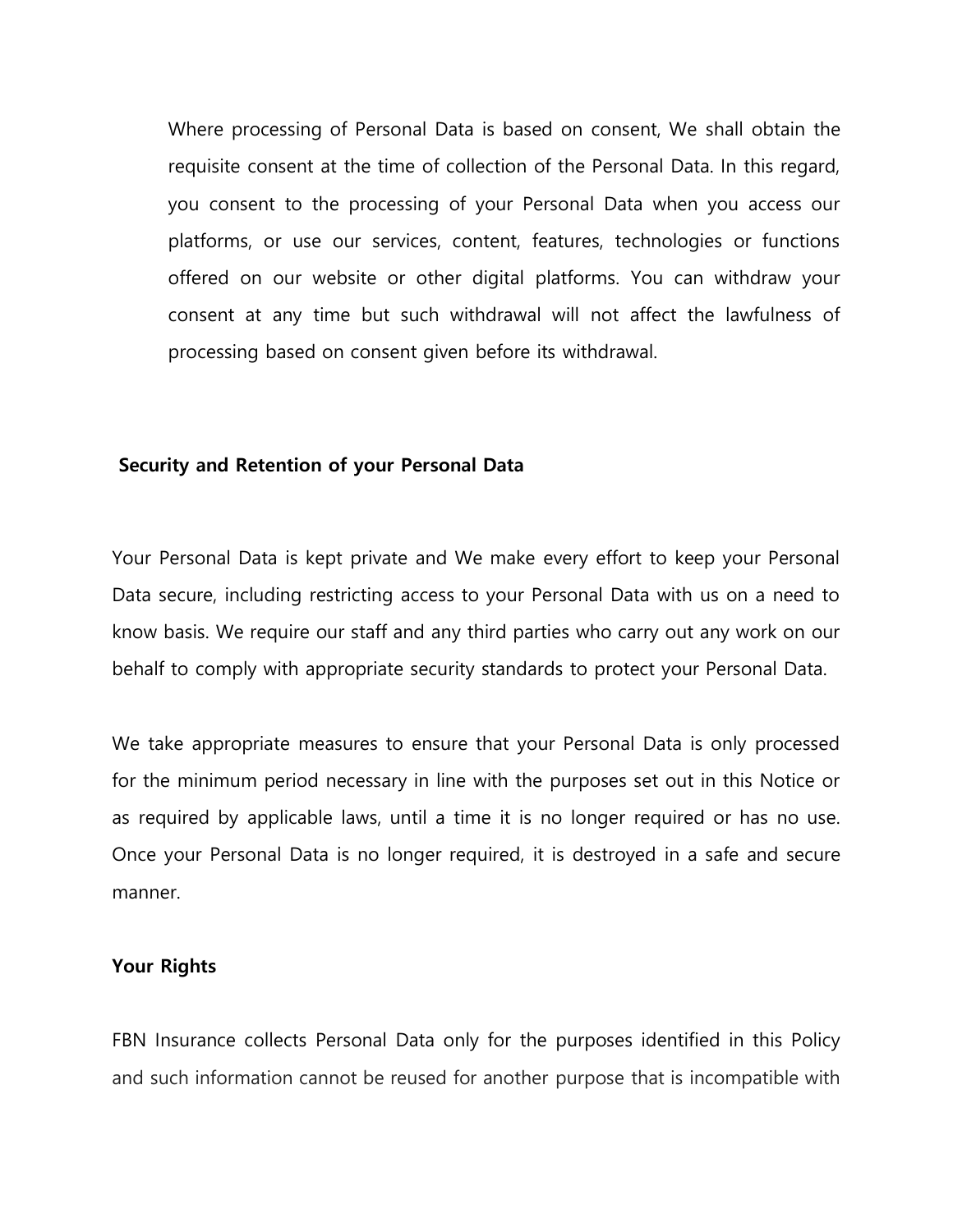the original purpose.

You can exercise the following rights with respect to your Personal Data with FBN Insurance:

- a) request for and access your Personal Data collected and stored by FBN Insurance;
- b) withdraw consent at any time. For example, you can withdraw your consent to receipt of our marketing or promotional materials or unsubscribe to our newsletters;
- c) object to automated decision making;
- d) request rectification and modification of Personal Data kept by FBN Insurance;
- e) request for deletion of your Personal Data;
- f) be informed of and entitled to provide consent prior to the processing of Personal Data for purposes other than that for which the Personal Data were collected;
- g) request that FBN Insurance restricts processing of your Personal Data; and
- h) request for information regarding any specific processing of your personal data.

If you wish to exercise any of these rights, you may contact our Data Protection Officer (DPO) using the contact details provided below. You also have the right to complain to the National Information Technology Development Agency (NITDA) if you believe that we have violated your privacy rights using their email address: info@nitda.gov.ng

### **Changes to our Privacy Notice**

Due to constant changes in technology and regulatory requirements, we may need to change our privacy policies or update this Notice from time to time. You will always be able to find the most recent version of our updated privacy policy on this site.

#### **Contact & Communication**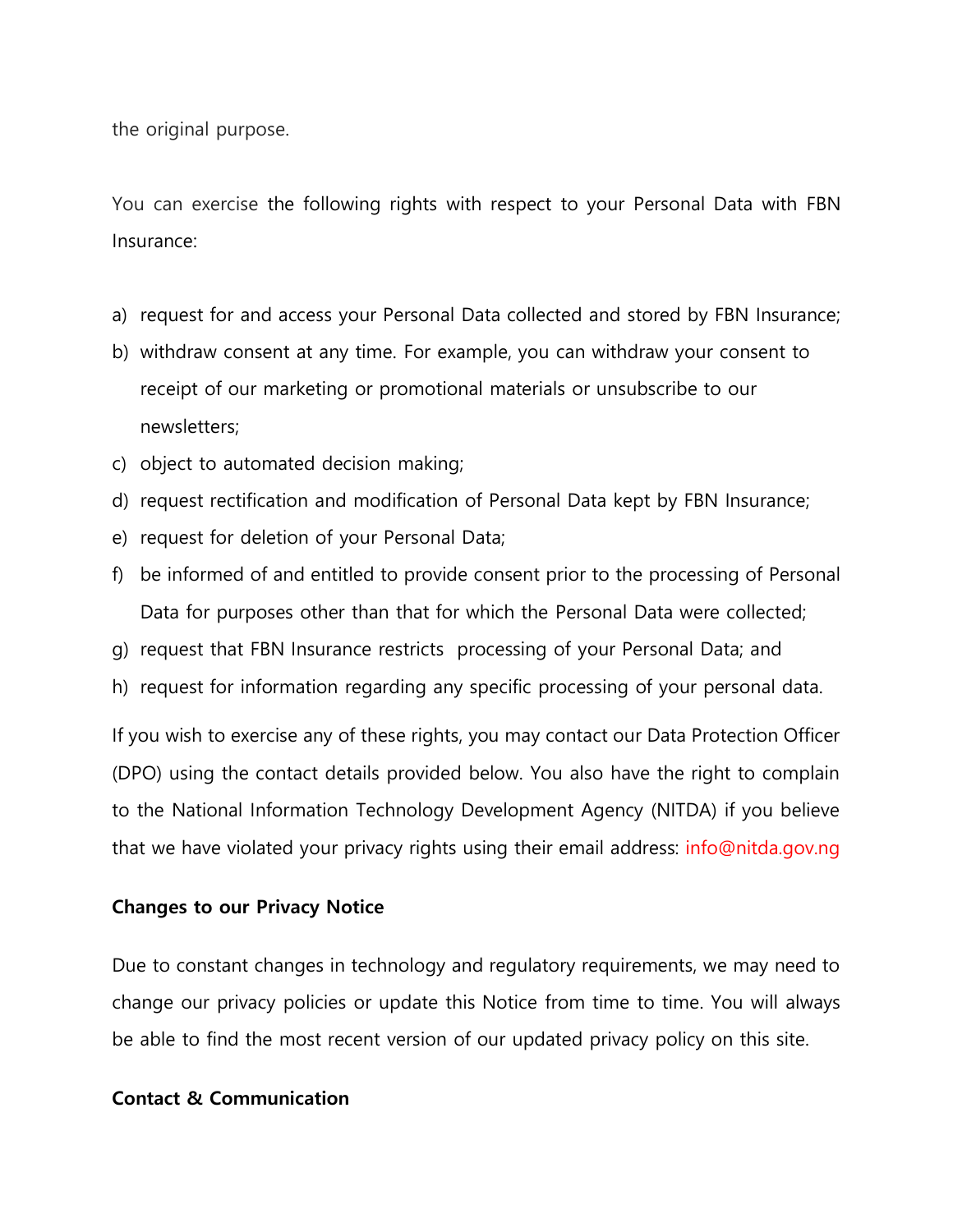If you would like further information on this Notice, or to contact our DPO, you may contact us at FBN Insurance Limited, 34 Marina, Lagos, Nigeria or at dataprotection@fbninsurance.com

**Version Control**